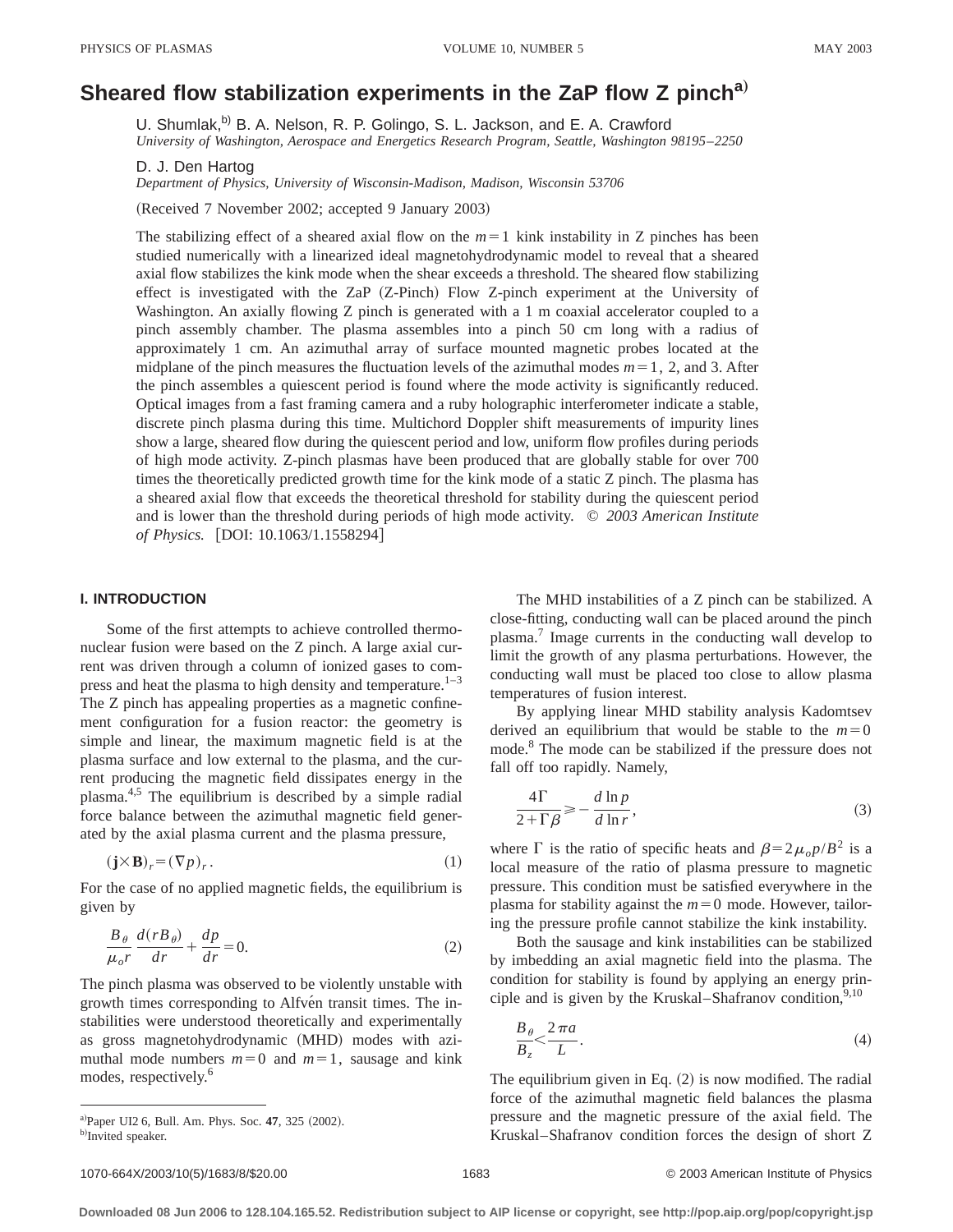pinches and limits the plasma current and the plasma pressure that can be stably achieved in a Z pinch. Furthermore, the addition of an axial magnetic field opens all of the magnetic field lines and connects all portions of the plasma to the electrodes. Parallel heat conduction is much faster than perpendicular heat conduction which is the case for closed field lines without the axial field. The combined constraints of short pinches and parallel heat losses led many early researchers to abandon the Z pinch as a magnetic confinement configuration.

Experiments have generated Z-pinch plasmas with inherent axial plasma flows exhibiting stable confinement for times much longer than the predicted growth times. $11,12$  The possibility of using sheared flows to stabilize the Z pinch instead of axial magnetic fields has prompted recent theoretical and experimental efforts. A stable, high-density Z-pinch configuration would have profound implications for magnetic confinement thermonuclear fusion.<sup>5,13,14</sup>

# **II. SHEARED FLOW STABILIZATION THEORY**

The effect of plasma flow on the MHD instabilities in a Z pinch has been investigated theoretically by applying linear stability analysis to the Z-pinch equilibrium.<sup>15</sup> The main conclusion is an axial plasma flow with a linear shear of  $v_z/a > 0.1kV_A$  is required for stability of the marginally stable equilibrium given by Eq.  $(3)$  when the conducting wall is far away.

Nonlinear simulations have been performed to study the effect of a sheared flow on the stability of the  $m=0$  mode in a Z pinch. The simulations were performed using the Mach2 code,<sup>16</sup> a time-dependent, resistive MHD code. An equilibrium is initialized with a uniform current density through the plasma and no current beyond the pinch radius *a* and with an axially periodic density perturbation of 1%. The equilibrium is also initialized with a plasma flow of constant shear inside the pinch  $r < a$  and no shear beyond the pinch radius. The flow is maintained through the simulation only by inertia. The value of the flow shear is adjusted between simulations to investigate its effect on stability. Results showing the pressure contours are presented in Fig. 1 for a simulation that contains no flow (plots on the left) and a simulation that contains a flow such that  $v_z(r=0)=0$  and  $v_z(r=a)$  $=0.2kaV_A$  (plots on the right). The figure shows the evolution of the pressure contours (a) at an intermediate time and  $(b)$  immediately before the static  $Z$  pinch disrupts. The initial states are not shown. The simulation of a static Z pinch shows a well developed  $m=0$  instability. The Z-pinch plasma with a sheared axial flow shows a substantially less developed  $m=0$  instability. The turbulence at the edge of the plasma is conjectured to result from a decrease in the flow shear at the edge due to numerical viscosity.

# **III. THE ZAP FLOW Z-PINCH EXPERIMENT**

The ZaP (Z-Pinch) experiment at the University of Washington is used to investigate the effect of plasma flow on the stability of a Z pinch and to determine the possibility of confining hot plasmas in a simple Z-pinch configuration.<sup>17</sup> The experiment is designed to generate a Z-pinch plasma



FIG. 1. Nonlinear simulation results showing the pressure contours in a Z pinch that contains no flow (plots on the left) and a Z pinch that contains a flow such that  $v<sub>z</sub>(r=0)=0$  and  $v<sub>z</sub>(r=a)=0.2kaV<sub>A</sub>$  (plots on the right). The figure shows the evolution of the pressure contours (a) at an intermediate time and  $(b)$  immediately before the static  $Z$  pinch disrupts. The initial states are not shown.

with a large axial flow. The experiment is composed of a coaxial acceleration region connected to an assembly region. The experiment is initiated by the injection of neutral gas, usually hydrogen, with fast puff valves located in the middle of the 100 cm coaxial acceleration region. A capacitor bank power supply is discharged across the coaxial electrodes, ionizing the neutral gas, and accelerating the plasma. When the plasma reaches the end of the coaxial acceleration region, the plasma along the inner electrode moves radially inward and assembles along the axis in the 50 cm long assembly region. The plasma along the outer electrode continues to move axially and radially inward during the assembly of the Z pinch. The plasma finally connects between the end of the inner electrode and the outer electrode end wall forming a complete Z pinch. Inertia maintains the plasma flow state, and plasma is continually exiting from the coaxial accelerator and assembles into the pinch. The Z-pinch plasma formation in the ZaP experiment is shown schematically in Fig. 2.

Nonlinear simulations of the plasma formation in the ZaP experiment have been performed using the Mach2 code. While the code lacks a time-dependent ionization model, the simulations show qualitative agreement of the plasma formation described above. The code also shows quantitative agreement with the acceleration time and plasma densities measured in the experiment.

The coaxial accelerator has an inner electrode with a 5 cm radius and an outer electrode with a 10 cm radius which extends into the assembly region. A machine drawing of the ZaP experiment is shown in Fig. 3 identifying the relevant features. Recent modifications include a shaped end on the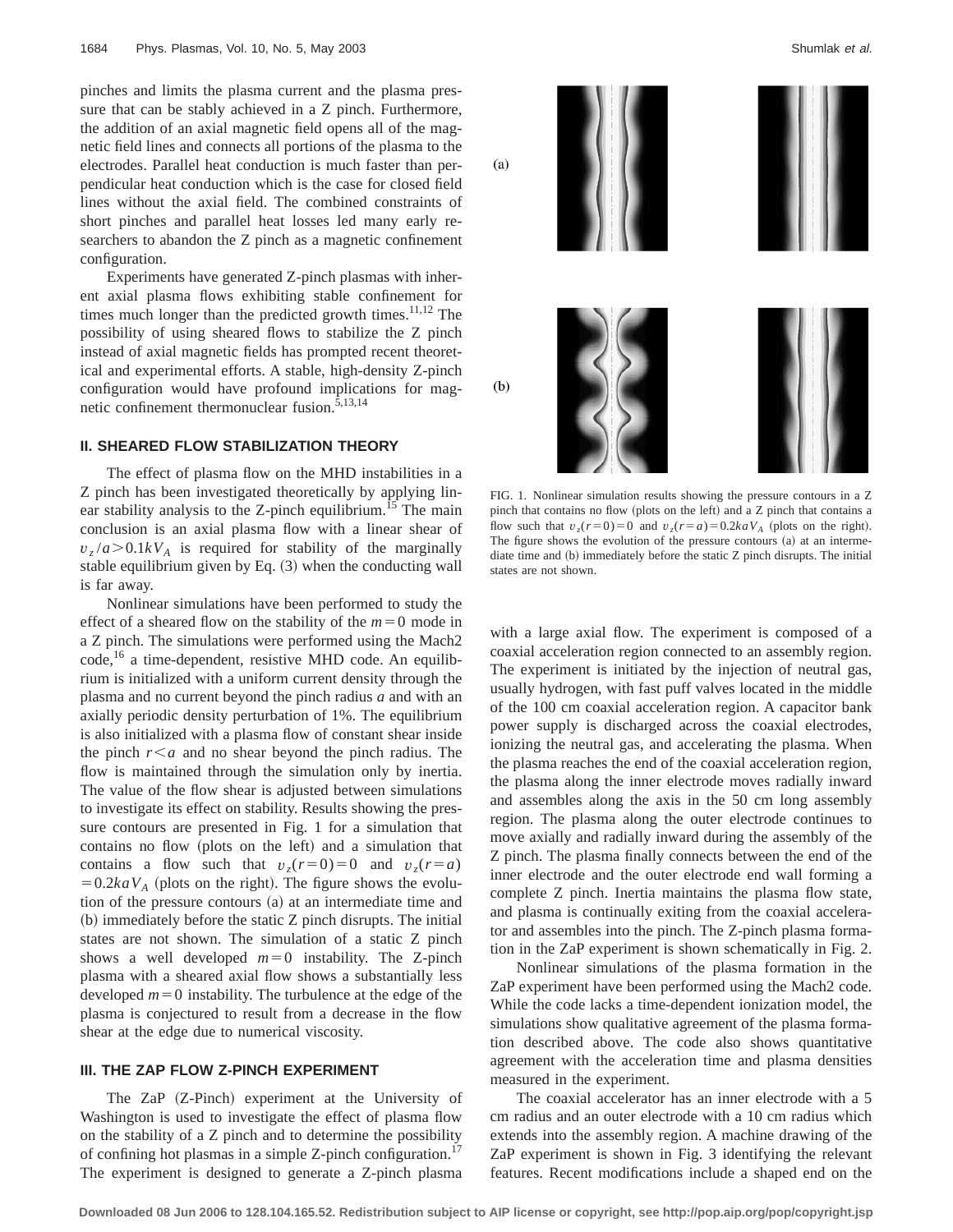

FIG. 2. Schematic representation of the Z-pinch plasma formation in the ZaP experiment: (a) neutral gas is injected into the annulus of the coaxial accelerator, (b) breakdown of the gas and current flows to accelerate the plasma axially, (c) plasma moves radially toward the axis at the end of the accelerator, (d) plasma assembles along the axis, (e) plasma is attached between the inner electrode and outer electrode end wall and inertia maintains the axial plasma flow.

inner electrode and an exit hole on the outer electrode end wall to reduce stagnation the plasma flow. For reference the pinch midplane is defined as  $z=0$ . The end of the inner electrode is at  $z=-25$  cm, and the neutral gas is injected at  $z=-75$  cm. The capacitor bank power supply is configured either for 28 kJ of stored energy at 9 kV or 46 kJ of stored energy at 8 kV. The plasma current peaks at 230 kA with a quarter cycle time of 28  $\mu$ s and at 275 kA and has a quarter cycle time of 30  $\mu$ s, respectively.



FIG. 4. Azimuthal magnetic field at several axial locations as measured by the surface mounted magnetic probes. The initial current sheet propagates down the acceleration region. Later in time the field values converge indicating a decrease in the plasma acceleration.

#### **IV. EXPERIMENTAL RESULTS**

The diagnostics on the ZaP experiment are designed to measure plasma evolution, equilibrium including flow, and stability.

#### **A. Formation of a Z pinch with sheared flow**

An axial array of 23 surface-mounted magnetic probes are installed in the outer electrode extending from *z*  $=$  -120 cm to 20 cm. The probes indicate the current distribution and the acceleration of plasma in the acceleration region. Time traces of the azimuthal magnetic field in the acceleration region is shown in Fig. 4. The initial current sheet propagates down the acceleration region and into the assembly region. A propagation speed of approximately 5  $\times 10^4$  m/s can be measured. Later in time the field values along the axial array converge indicating a decrease in radial current density and plasma acceleration.

The evolution of the electron number density in the plasma is determined from a two chord, visible He–Ne heterodyne quadrature interferometer. The chords can be placed at the pinch midplane in the assembly region or at locations in the acceleration region both downstream and upstream of the neutral gas injection plane. Figure 5 shows the average density along chords through the middle of the annulus be-



FIG. 3. Side view drawing of the ZaP experiment identifying the relevant features. The top and bottom ports in the assembly region are used for spectroscopic measurements of the Z-pinch plasma, and the side ports are used for obtaining images from the fast framing camera and measuring density of the Z-pinch plasma. The smaller side ports in the acceleration region are used to measure density during plasma acceleration.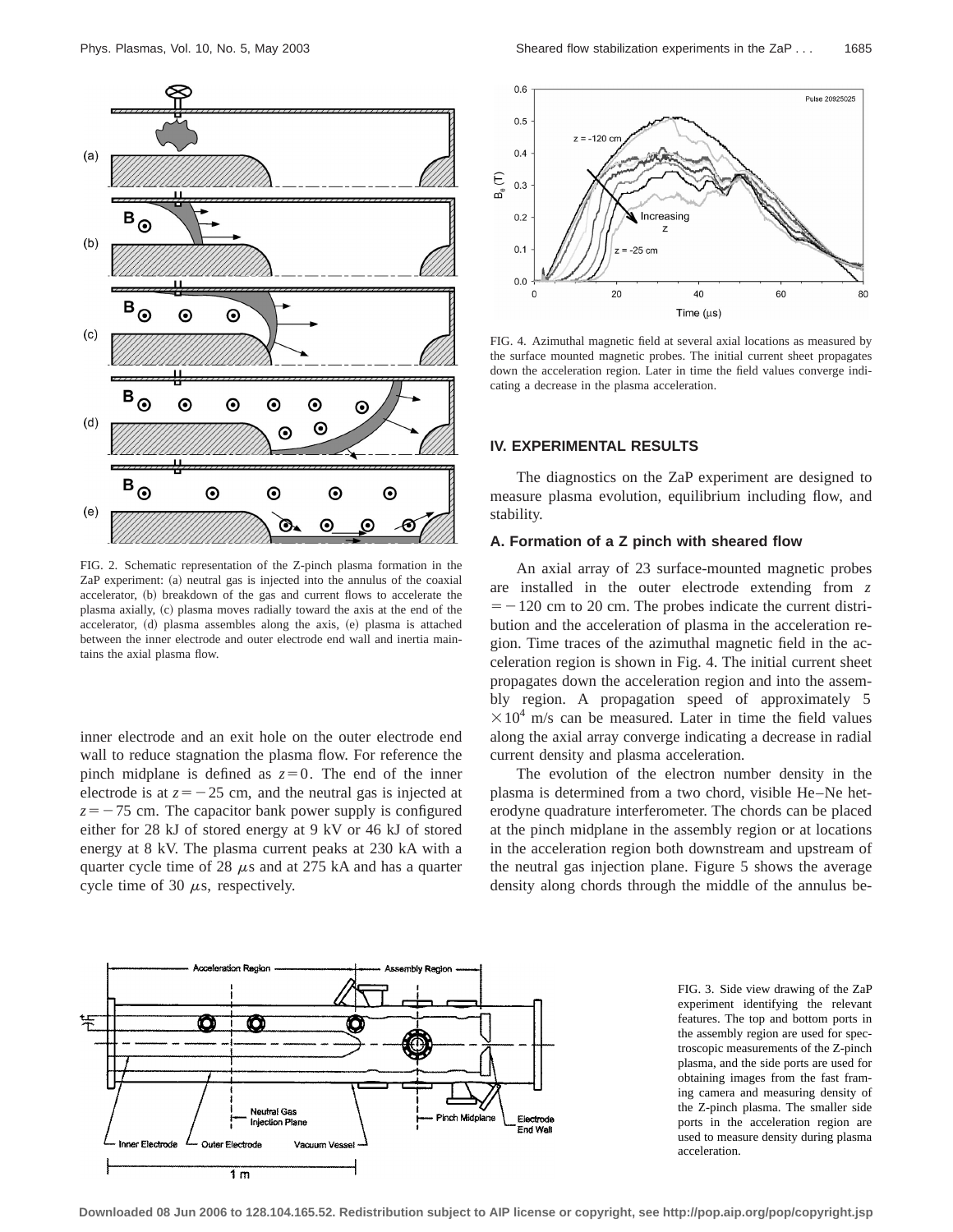

FIG. 5. Chord-averaged density in the acceleration region at  $z = -25$  and  $-65$  cm. After the initial plasma density rise the density remains at an elevated value before dropping to zero.

tween the electrodes of the coaxial accelerator at  $z = -65$ and  $-25$  cm. The data show the initial plasma sheet as it moves downstream past  $z = -65$  and  $-25$  cm. After the initial plasma density at  $z = -25$  and  $-65$  cm, the density remains at an elevated value before dropping toward zero.

After the plasma reaches the end inner electrode, the plasma begins to assemble along the axis into the Z-pinch plasma. Optical emission images obtained from a fast framing camera through the pinch midplane port are presented in Fig. 6. The images in the figure are taken every 1  $\mu$ s and view the plasma through a notch pass filter which passes light with wavelengths between 500 and 600 nm. The plasma is viewed through a 4.7 cm diam hole through the outer electrode which provides a scale for spatial extent of the images. The images show the development of a stable structure centered in the experimental device.

When the He–Ne interferometer is located at the pinch midplane, the Z-pinch plasma density can be determined. One chord traverses the plasma along the geometric diameter, and a second chord is parallel to and 2 cm above the first chord. The plasma density is assumed to have spatially uniform values outside and inside the pinch. The radius of the pinch is determined from optical emission and spectroscopic data. The line-integrated densities measured from the two chords of interferometer data are combined with the pinch radius to compute the plasma density inside the pinch. The plasma electron number density is determined to be  $10^{16}$ – $10^{17}$  cm<sup>-3</sup> inside the pinch.

#### **B. Evolution of the Z-pinch plasma**

An azimuthal array of eight equally-spaced, surfacemounted magnetic probes are installed in the outer electrode at the pinch midplane. The probes measure the azimuthal magnetic field at surface of the outer electrode. The magnetic field values from the probe array are Fourier analyzed to determine the evolution of the low order azimuthal modes  $(m=1,2,3)$  of the Z-pinch plasma. Typical data are plotted in Fig. 7 showing the time evolution of the  $m=1$  and  $m=2$ Fourier modes of the magnetic field. The average azimuthal magnetic field  $B_0(t)$  is defined as the simple average of all eight surface magnetic probes at each time. The average



FIG. 6. Optical emission images of the plasma through the side port at the pinch midplane obtained with a fast framing camera equipped with a notch pass filter which passes light with wavelengths between 500 and 600 nm. The images show a stable structure centered in the experimental device. The plasma is viewed through a 4.7 cm diam hole through the outer electrode which provides a scale for spatial extent of the images.

azimuthal magnetic field is used to normalize the Fourier mode data at the pinch midplane, according to  $\min(1, B_m(t)/\max(B_0(t), \epsilon))$ , where  $B_m(t)$  is the value of the *m* mode component of the azimuthal magnetic field and  $\epsilon$  $=0.01$  T. The min and max functions are necessary to prevent divide by zero errors during periods of low signal levels. The  $m=3$  mode (not shown in the figure) is also analyzed and is lower than the  $m=2$  level at all times. The figure also shows the evolution of the plasma current for reference.

The plasma arrives at the pinch midplane at approximately 20  $\mu$ s. Magnetic mode fluctuation data before this time are caused by signal noise and are not shown. The fluctuation levels of the asymmetric modes are high when the Z-pinch plasma is assembling. After the pinch has formed the fluctuation levels for both  $m=1$  and  $m=2$  change character for approximately 15  $\mu$ s, from 31 to 46  $\mu$ s. The change in character is identified by lower levels and de-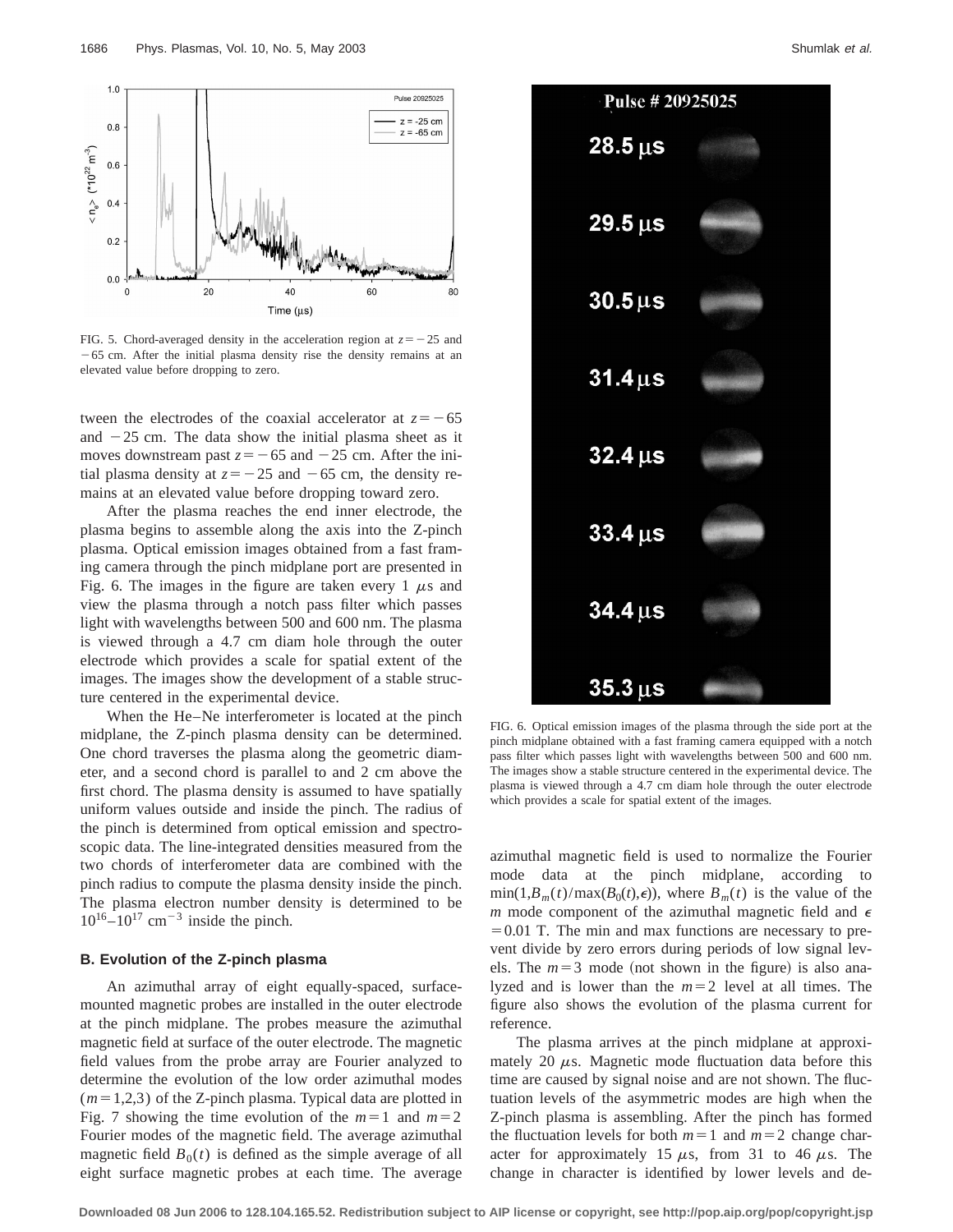

FIG. 7. Time evolution of Fourier components of the magnetic field fluctuation at the pinch midplane for *m*  $=1$  and  $m=2$  showing the quiescent period from 31  $\mu$ s to 46  $\mu$ s. The values are normalized to the average magnetic field value at the pinch midplane. The evolution of the plasma current (dashed curve) is included for reference.

creased frequency for the fluctuations. After this quiescent period the fluctuation levels then again change character, increase in magnitude and frequency, and stay high until the end of the plasma pulse.

The optical emission images in Fig. 6 show a structure that becomes brighter and remains stable for the duration of the data collection. The timing of the stable period corresponds to the stable time shown in the magnetic data. The images indicate the pinch is stable during this time against all  $m=0$  modes visible through the optical access hole. The pinch radius is estimated to be 1 cm. The images provide visual confirmation of the gross stability of the Z-pinch plasma. Furthermore, the images indicate the plasma is centered in the vertical plane with respect to the experimental geometry.

As stated previously, the plasma electron number density at the pinch midplane is determined to be  $10^{16} - 10^{17}$  cm<sup>-3</sup> inside the pinch assuming a 1 cm pinch radius and a uniform density within the pinch radius. If it is assumed that no plasma current flows outside of the pinch radius, then the total plasma temperature can be determined from the magnetic field at the outer electrode and the density information. The magnetic field measured at the 10 cm outer electrode at the pinch midplane is 0.15–0.25 T. The magnetic field at the pinch radius is then 1.5–2.5 T. The total plasma temperature  $(T_e + T_i)$  is estimated from force balance to be 150–200 eV.

Density profiles at a single time are obtained with a double-pass holographic interferometer that uses a pulsed ruby laser. The laser pulse length is less than 50 ns. The integrated density profiles are deconvolved using an Abel method. Deconvolved density profiles are shown in Fig. 8 obtained (a) early in the plasma quiescent period at 22  $\mu$ s and (b) late in the plasma quiescent period at 27  $\mu$ s. The profiles show a discrete plasma pinch with a radius of 0.5 cm during assembly. The plasma density is peaked. Late the quiescent period the plasma pinch expands to 1 cm in radius and develops a hollow core structure. The values of the pinch radius and density are consistent with the data from the He–Ne interferometer. The hollow density structure suggests a hot plasma core has developed. The total plasma temperature profile can be calculated using force balance with the magnetic force and assuming a cold plasma outside of the pinch radius and no plasma current flows outside of the pinch radius. The total plasma temperature peaks at 60 eV early in the quiescent period and approximately 200 eV late in the quiescent period. However, the temperature values are sensitive to the assumed current distribution. More diagnostic information is needed before an accurate temperature profile can be determined.

Numerical simulations indicate the Z-pinch plasma is heated through compression from the larger radius of the coaxial accelerator to the pinch radius and by resistive heating once in the pinch. The evolution of the plasma temperature can be qualitatively determined by measuring the line radiation emission from different ionization states of impurity ions. A photomultiplier tube  $(PMT)$  is connected to the output of a 0.5 m spectrometer which views the plasma through fused-silica optics. The combination of the spec-



FIG. 8. Deconvolved density profiles from the holographic interferometer obtained (a) early in the plasma quiescent period at 22  $\mu$ s and (b) late in the plasma quiescent period at 27  $\mu$ s. A hollow structure is seen to develop indicating a hot plasma core.

**Downloaded 08 Jun 2006 to 128.104.165.52. Redistribution subject to AIP license or copyright, see http://pop.aip.org/pop/copyright.jsp**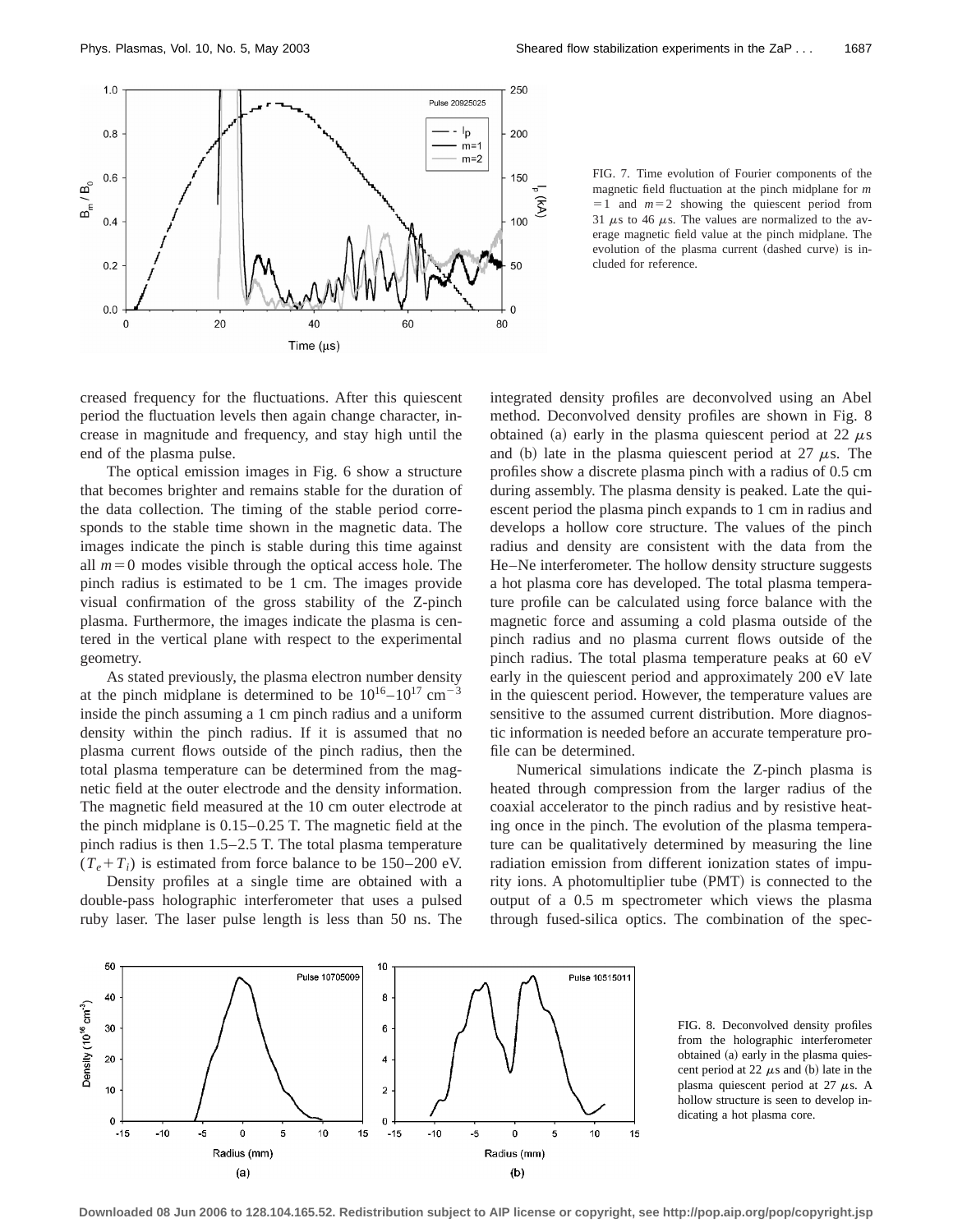

FIG. 9. Time-dependent emission of the C-III line at 229.7 nm and the  $C-V$  line at 227.1 nm at  $z=10$  cm. The appearance of *C*–*V* emission late in the quiescent period is evident.

trometer grating and the output slit width limits the spectral view recorded by the PMT to full width at half maximum (FWHM) of 0.18 nm. The time-dependent emission of the C-III line at 229.7 nm and one of the *C*–*V* triplet lines at 227.1 nm are recorded at two axial locations along the Z-pinch plasma. Data from the PMT measurement at *z*  $=$  10 cm are shown in Fig. 9. The appearance of the  $C-V$ emission late in the quiescent period indicates a progressive heating of the plasma. (For these pulses, the neutral hydrogen gas was doped with methane to increase the carbon impurity emission intensity.)

Impurity line radiation is also measured with a 0.5 m imaging spectrometer with an intensified charge-coupled device (ICCD) detector. The ICCD detector is set to a gating time of 100 ns and the trigger time is varied between plasma pulses. The spectrometer images 20 spatial chords through the plasma onto the ICCD camera using telecentric viewing telescopes.18 The telescopes are connected to the spectrometer with a fiber bundle composed of 20 fused silica fibers. The chords image 20 points spaced 1.24 mm apart along a diameter through the pinch. Optical access to the midplane is provided through the radial viewports and oblique viewports positioned at a 35° angle to the plasma column, as shown in Fig. 3. The presence of the *C*–*V* emission is confirmed with this diagnostic. The chord with the largest amplitude is interpreted as the location of the plasma center. The measured *C*–*V* triplet at 227.1, 227.7, and 227.8 nm is fit with a temperature broadened Gaussian with the predicted central wavelengths and relative intensities. An ion temperature of 170 eV provides the best fit.

Velocity profiles are determined by measuring the Doppler shift of impurity line radiation. The velocity of the impurity ions are assumed to be representative of the velocity of the main plasma ions.<sup>19,20</sup> The assumption is supported by the relatively high plasma density which has an ion collision time of approximately 200 ns. Doppler shifts are calculated by viewing the plasma through the oblique viewport with the ICCD spectrometer. The oblique view has a directional component along the axis and, therefore, is sensitive to Doppler shifts from axial flows. The ICCD detector is set to a gating time of 1  $\mu$ s and the trigger time is varied between plasma pulses. Figure 10 shows the output from the ICCD spectrometer tuned to the C-III line at 229.7 nm. The trigger time for the ICCD is 30  $\mu$ s which is during the quiescent period. The data show a shift of the C-III line being emitted from the central plasma, chords 5–18, and a lesser shift of the line being emitted from the edge plasma, chords 1 and 20. Since the bottom oblique viewport is being used, the plasma has a component of the axial velocity that is moving towards the viewport and produces the expected blueshift.

After the quiescent time the plasma flow velocity is significantly reduced. Figure 11 shows the output from the ICCD spectrometer tuned to the C-III line at 229.7 nm and viewing the plasma through the oblique viewport. The trigger time for the ICCD is 38  $\mu$ s which is after the quiescent period and when the magnetic mode activity is high. The spectra for all of the spatial locations are centered on the 229.7 nm reference line in the figure. The peaks are broader indicating random plasma motion and plasma heating due to flow stagnation on the electrode end wall, identified in Fig. 3.

When the edges of the emissivity profile are seen, the data can be deconvolved to provide profiles with an improved spatial dependence.<sup>21</sup> An accurate deconvolution is not possible without simultaneous data to identify the edge



FIG. 10. Chord-integrated C-III line (229.7 nm) emission at 30  $\mu$ s with a  $1 \mu s$  gate obtained with the ICCD spectrometer showing the Doppler shift of the impurity line in the core of the pinch and a smaller shift towards the edge of the plasma. The solid line is positioned at 229.7 nm for reference.

**Downloaded 08 Jun 2006 to 128.104.165.52. Redistribution subject to AIP license or copyright, see http://pop.aip.org/pop/copyright.jsp**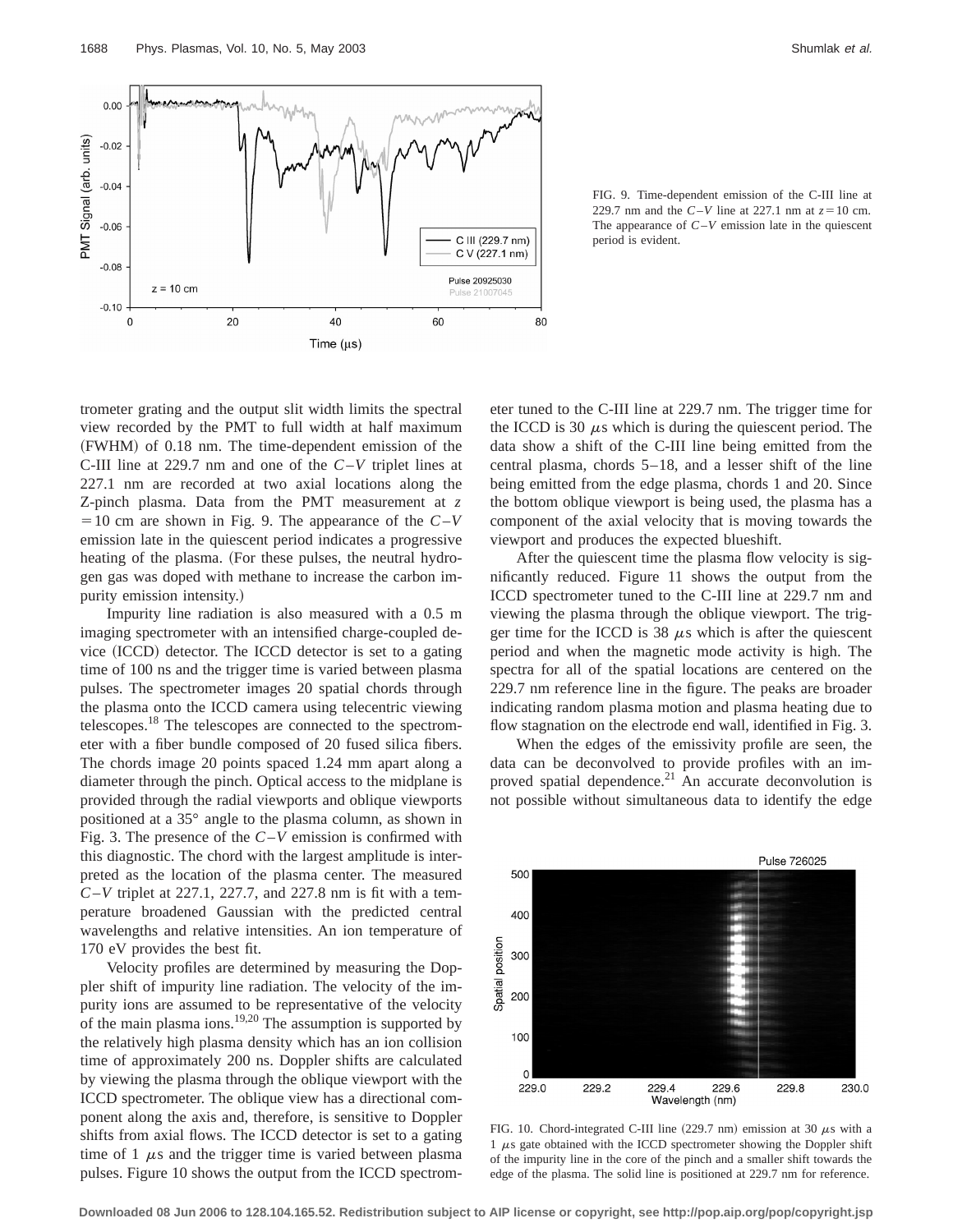

FIG. 11. Chord-integrated C-III line (229.7 nm) emission at 38  $\mu$ s with a 1  $\mu$ s gate obtained with the ICCD spectrometer showing a negligible Doppler shift of the impurity line. The solid line is positioned at 229.7 nm for reference.

and center of the plasma. However, an approximate velocity profile can be determined by fitting the chord integrated data with shifted and broadened Gaussian functions. Typically, deconvolutions are not possible for data obtained outside of the quiescent period. To allow for a meaningful comparison, approximate axial velocity profiles are shown in Fig. 12. The data were obtained during the pinch assembly, during the quiescent period, and during the high fluctuation period. A compilation of the magnetic field fluctuation at the pinch midplane for the  $m=1$  mode is shown in Fig. 13 for three pulses corresponding to the pulses used for the velocity profiles. A quiescent period from 22  $\mu$ s to 38  $\mu$ s is evident. The shaded regions in the figure indicate the times during which Doppler shift spectra were recorded.

During the pinch assembly the magnetic fluctuation level is high and the plasma axial velocity profile is uniform with a value of approximately  $4 \times 10^4$  m/s. During the quiescent



FIG. 12. Plasma axial velocity profiles based on the C-III line at 229.7 nm as a function of geometric radius obtained during the pinch assembly, during the quiescent period, and during the high fluctuation period. (The times are indicated in Fig. 13.) The plasma flow is peaked with a large shear at the edge during the quiescent period. The plasma flow is low and uniform during pinch assembly and after the quiescent period. The data have been fit with shifted Gaussians but not deconvolved to allow for a uniform comparison.



FIG. 13. Compilation of three pulses of the magnetic field fluctuation at the pinch midplane for the  $m=1$  mode showing the quiescent period from 22  $\mu$ s to 38  $\mu$ s. The shaded regions indicate the times during which Doppler shift spectra were recorded.

period the magnetic fluctuation level is low and the plasma axial velocity profile is peaked with a large shear at the edge. The velocity profile shows a large axial velocity in the inner core of the pinch to be  $10^5$  m/s. The velocity remains relatively uniform in the inner core and then drops off to a lower value of  $4\times10^4$  m/s towards the edge of the pinch. After the quiescent period the magnetic fluctuation level is high and the plasma axial velocity profile is low with a maximum velocity of approximately  $10^4$  m/s.

# **V. DISCUSSION AND COMPARISON TO THEORY**

During the quiescent period the plasma flow is organized into a profile that has a large radial shear of the axial velocity. The shear is maximum close to the plasma edge. After the quiescent period the plasma becomes turbulent and the flow velocity is mostly uniform with a maximum considerably less than during the quiescent period.

The measured axial flow shear can be compared to the required threshold predicted by linear theory. Experimental plasma values at the peak plasma current are used for the comparison. The magnetic field at the outer electrode is measured to be 0.18 T for a magnetic field value at the characteristic pinch radius  $B_a = 1.8$  T assuming zero plasma current density for  $r > a$ . The electron number density in the pinch is measured to be  $n=9\times10^{16}$  cm<sup>-3</sup>. The Alfve<sup>n</sup> velocity is  $V_A = B_a / \sqrt{\mu_o M_i n} = 1.3 \times 10^5$  m/s where  $M_i$  is the mass of a hydrogen ion. The growth rates of the  $m=0$  and  $m=1$ modes are approximately  $kV_A$  assuming a static plasma. For the case of  $ka = \pi$  the growth time would be 24 ns for a static Z-pinch plasma with the magnetic field strength and density measured on the ZaP experiment. The required axial velocity shear for stability according to the shear flow stabilization theory presented in Ref. 15 is  $4.2 \times 10^6$  s<sup>-1</sup>.

The experimental results show a stable period of 17  $\mu$ s which is over 700 growth times. The experimentally measured axial velocity shear is  $1.9 \times 10^7$  s<sup>-1</sup> during the stable period and approximately zero afterwards when the magnetic mode fluctuations are high. The correlation of the experi-

**Downloaded 08 Jun 2006 to 128.104.165.52. Redistribution subject to AIP license or copyright, see http://pop.aip.org/pop/copyright.jsp**